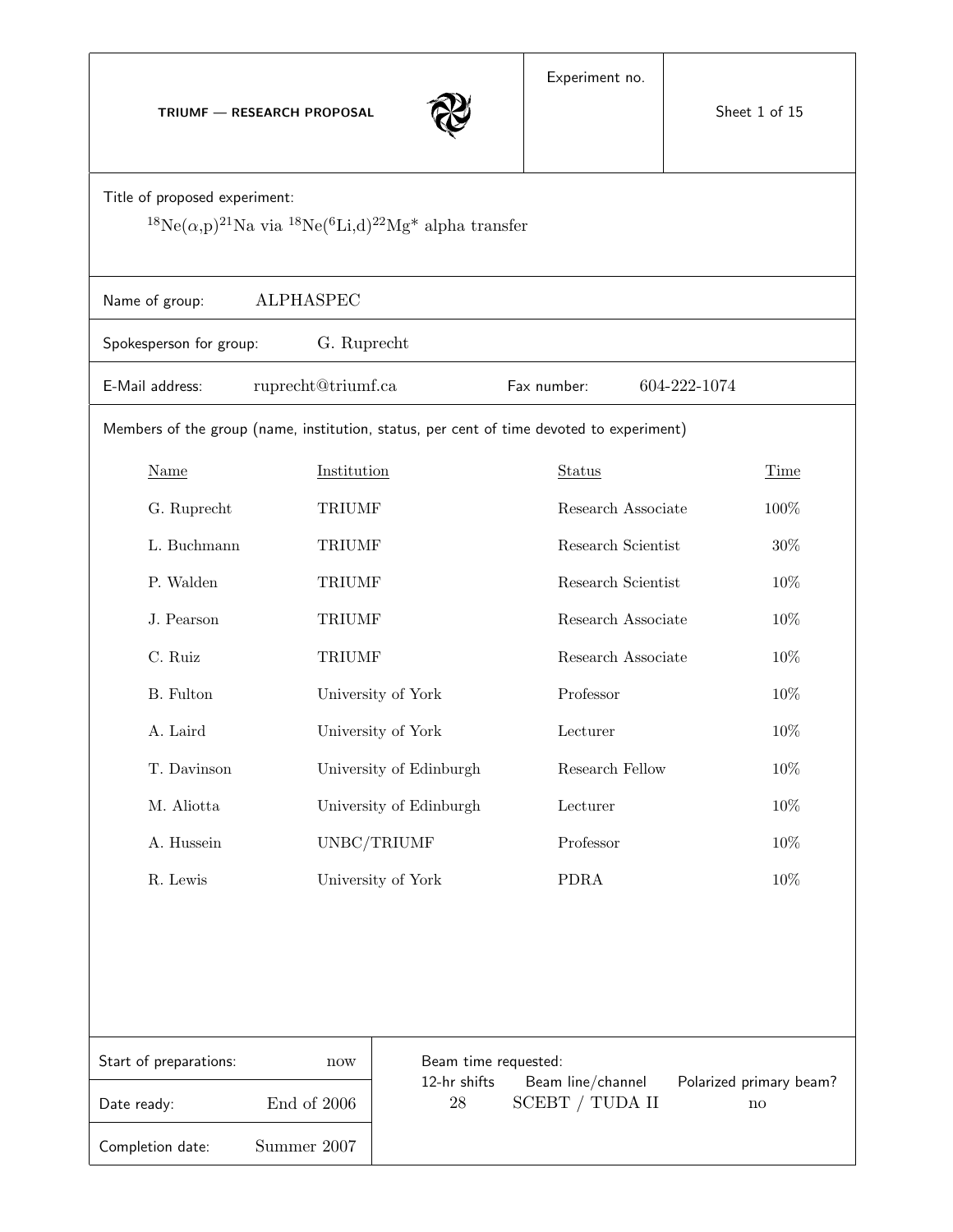The <sup>18</sup>Ne( $\alpha$ ,p)<sup>21</sup>Na reaction is important for the breakout of the hot CNO cycle. In recent experiments, a few resonances in the energy region  $E_{c.m.} = 1.7 - 2.9$  MeV could be identified by a direct measurement [1,2] and their strengths could be measured. However, many levels in the  $^{22}Mg$  compound nucleus could not be uniquely assigned with respect to their widths and angular momenta. Many more states have also been identified before by a measurement of the  ${}^{12}C({}^{16}O,{}^{6}He){}^{22}Mg$  reaction [3] but no spectroscopic factors could be derived, only energy-corrected mirror states in the  $^{22}$ Ne nucleus have been used for the calculation of the stellar reaction rate.

For the previously proposed and approved direct  ${}^{18}Ne(\alpha,p){}^{21}Na$  measurement E870, the needed  $^{18}$ Ne intensity can not be achieved with the currently available ion sources. High intensities would be necessary to reach low energy resonances of astrophysical interest. Even if such yields were available, the lowest energies of astrophysical interest, corresponding to about 500 keV in the center of mass are not likely to be reached and therefore have to be determined by other means.

With the recently commissioned superconducting accelerator at ISAC II, higher energies are available which opens the possibility of an indirect measurement via an  $\alpha$  transfer reaction. We therefore propose the measurement of the  ${}^{18}Ne({}^{6}Li, d){}^{22}Mg^{*}$   $\alpha$  transfer reaction at ISAC II energies. The cross-section at those energies is much higher and the spectroscopic strength of the  $\alpha$  particle in <sup>22</sup>Mg can be obtained by comparing the measured cross-section with DWBA calculations. In fact, for small  $\alpha$  widths, transfer reactions offer the only possibility of determining spectroscopic factors. With a  $^{18}$ Na intensity of only  $5 \times 10^5$  pps, a measurement is possible that can be compared with the ambiguous data from  $[1,2]$  and  $[3]$ .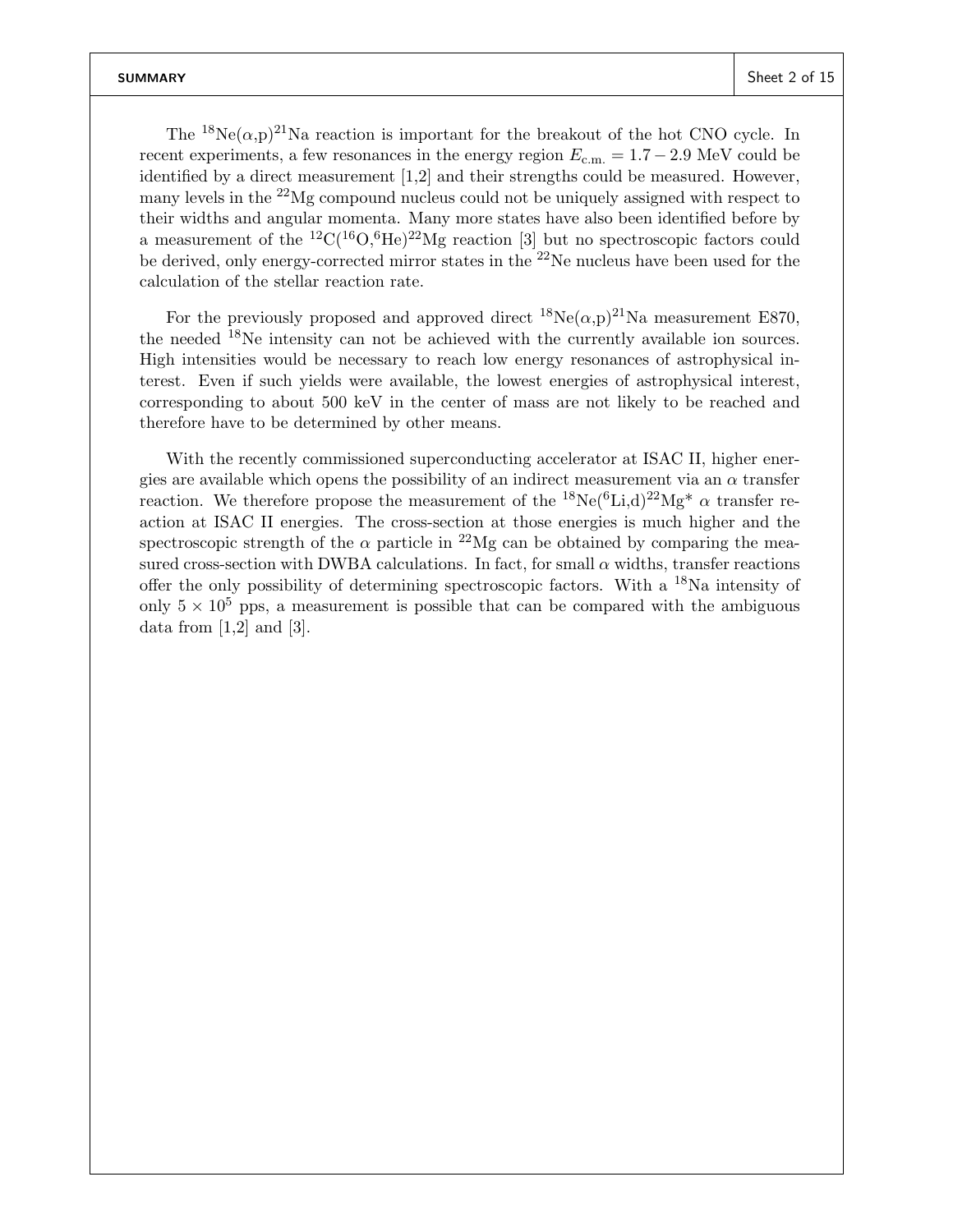Experimental area

ISAC-II, TUDA II.

Primary beam and target (energy, energy spread, intensity, pulse characteristics, emittance)

Primary proton beam from cyclotron

Secondary channel

Secondary beam (particle type, momentum range, momentum bite, solid angle, spot size, emmittance, intensity, beam purity, target, special characteristics)

4.5 MeV/u <sup>18</sup>Ne ( $t_{1/2} = 1.7$  s) beam. An intensity of at least  $5 \times 10^5$  pps is needed.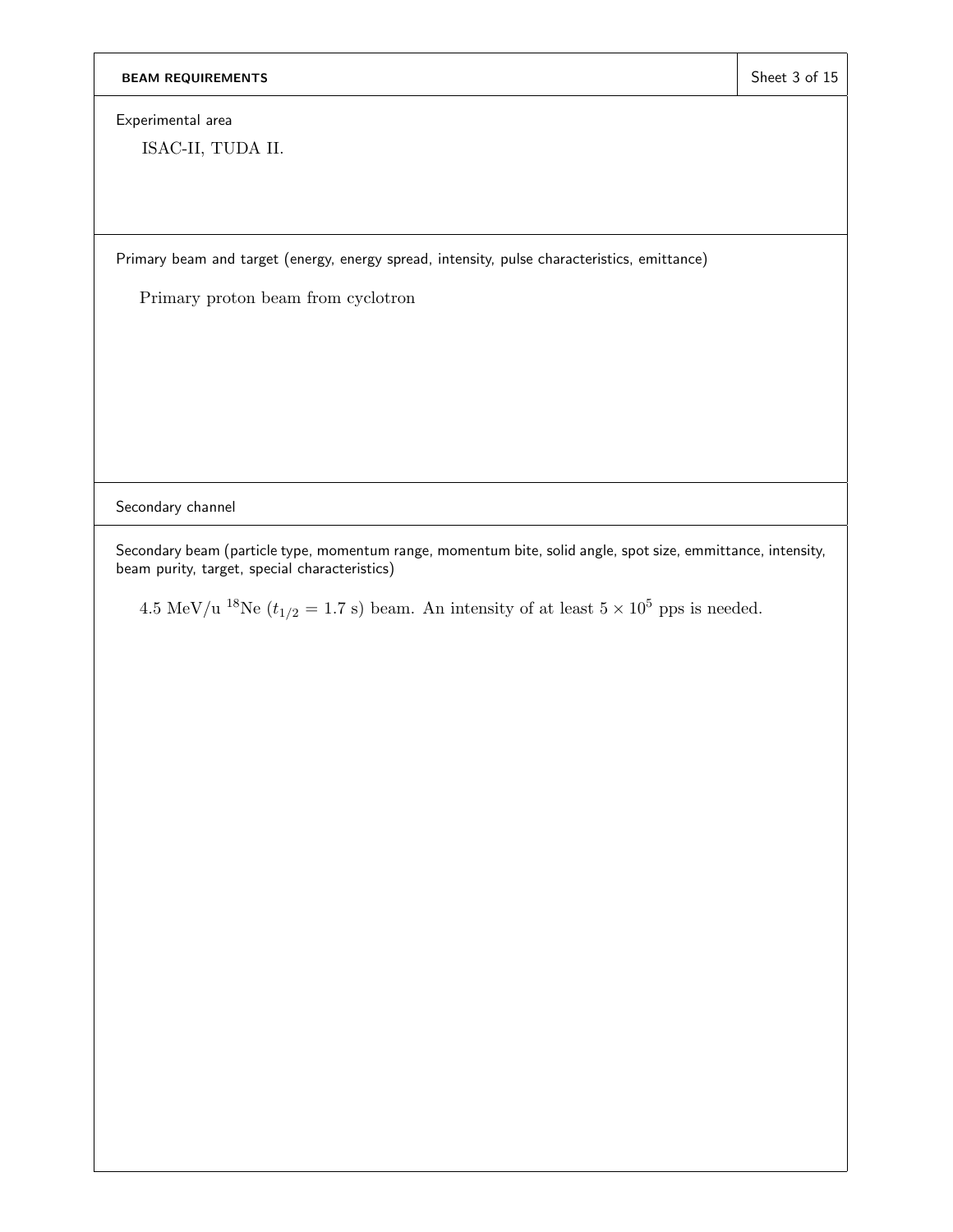TRIUMF SUPPORT:

ISAC RIB production and operational support.

NON-TRIUMF SUPPORT

TUDA chamber, detectors, and data acquisition from U.K. TUDA group (Edinburgh/York).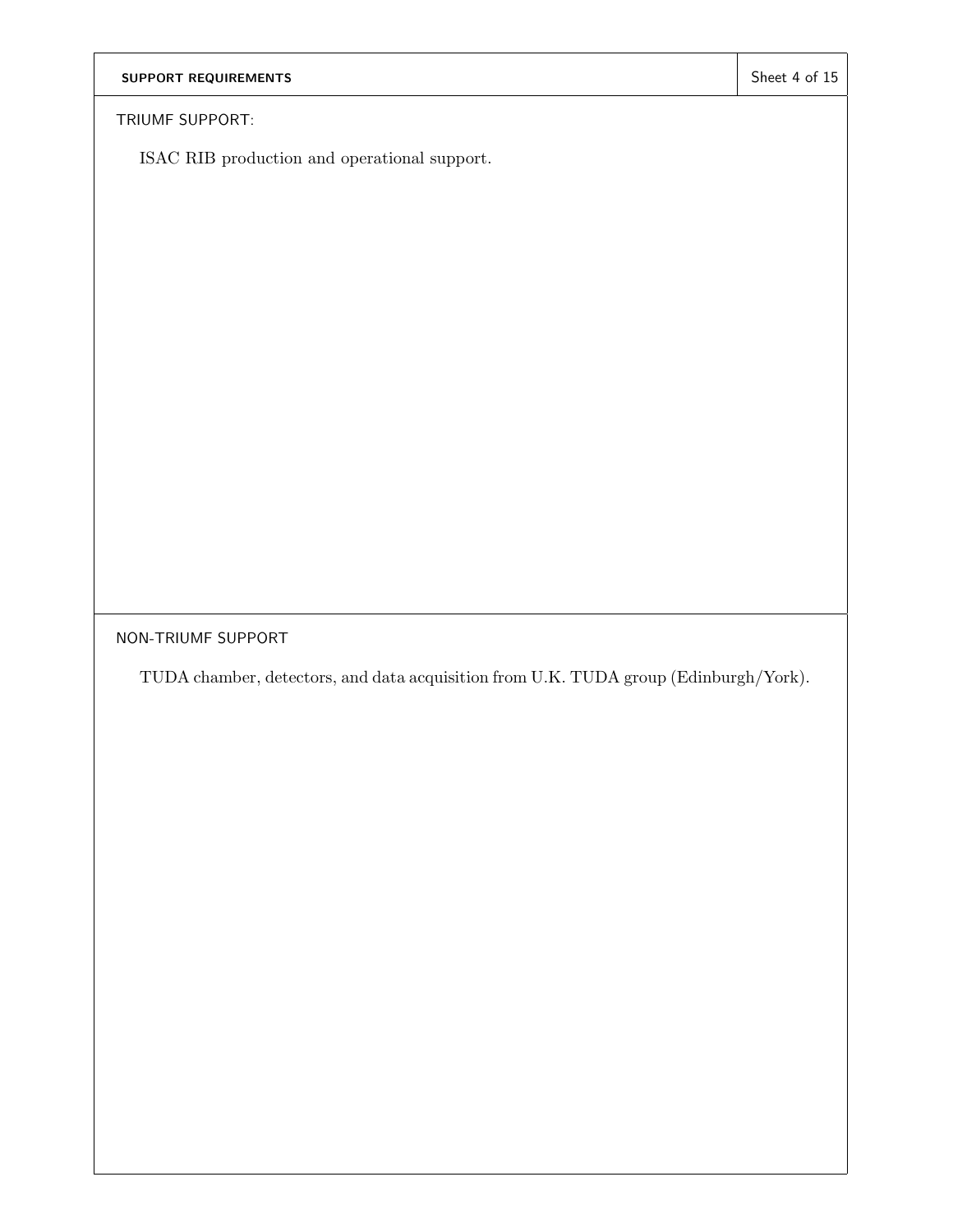While the radioactivity is low, the decay product  $^{18}$ F lives rather long ( $\approx 2$  hours) and the usual precautions when opening the chamber will be taken.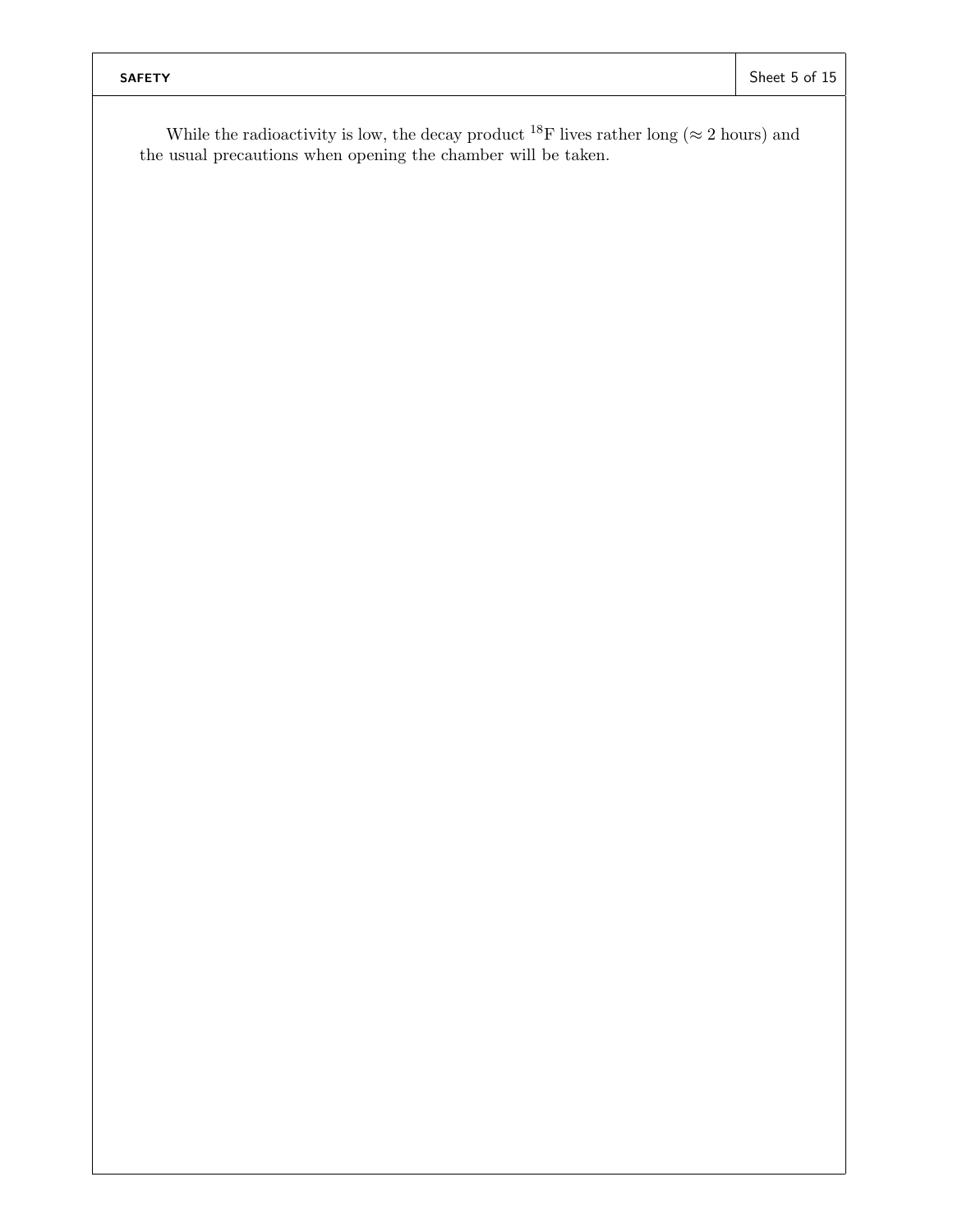## 1 Scientific Justification

<sup>18</sup>Ne with its half life of about 1.7 seconds acts as a  $\beta^+$  waiting point in the second hot CNO cycle (about  $T_9 = 0.4$ ):

$$
{}^{12}\mathrm{C(p,\gamma)}{}^{13}\mathrm{N(p,\gamma)}{}^{14}\mathrm{O}(\alpha,\mathrm{p}){}^{17}\mathrm{F}(\mathrm{p,\gamma}){}^{18}\mathrm{Ne}(e^+\nu){}^{18}\mathrm{F}(\mathrm{p,\alpha}){}^{15}\mathrm{O}(e^+\nu){}^{15}\mathrm{N}(\mathrm{p,\alpha}){}^{12}\mathrm{C}.
$$

At higher temperatures  $(T_9 > 0.4)$ , a breakout from the this CNO cycle via the reaction chain <sup>18</sup>Ne( $\alpha$ ,p)<sup>21</sup>Na(p, $\gamma$ )<sup>22</sup>Mg( $\alpha$ ,p)<sup>25</sup>Al(p, $\gamma$ )<sup>26</sup>Si is possible, from where heavier isotopes can be produced by the rp-process and the rα-process. A corresponding reaction chain can also be ignited by a breakout from the <sup>15</sup>O waiting point, starting with  $\alpha$  capture on <sup>15</sup>O. Due to a poor set of available data, the influence of the initial  ${}^{18}Ne(\alpha,p){}^{21}Na$ on the total CNO leaking rate is not quite clear. The latest published measurement by Groombridge *et al.* [1] stated an enhanced reaction rate by a factor of 50-100 compared with calculations based on statistical Hauser-Feshbach estimation.



Fig. 1 <sup>22</sup>Mg levels of interest, taken from [1].

Fig.1 shows the levels and spin assignments identified by the direct measurement of Groombridge *et al.* [1]. Some resonances could be observed in up to  $4^{21}$ Na excited recoil states and in many cases the detected protons could not be uniquely attributed to one of the <sup>21</sup>Na levels. For instance, the 10920 resonance could be observed in the  $p_3$  as well as the  $p_0$  channel with almost the same yield. In an indirect measurement by A. Chen  $et$ al. [3], 23 levels in <sup>22</sup>Mg between the  $\alpha$  threshold ( $E_x = 8.14$  MeV) and  $E_x = 11.14$  MeV could be identified, so a level spacing of 130 keV can be expected.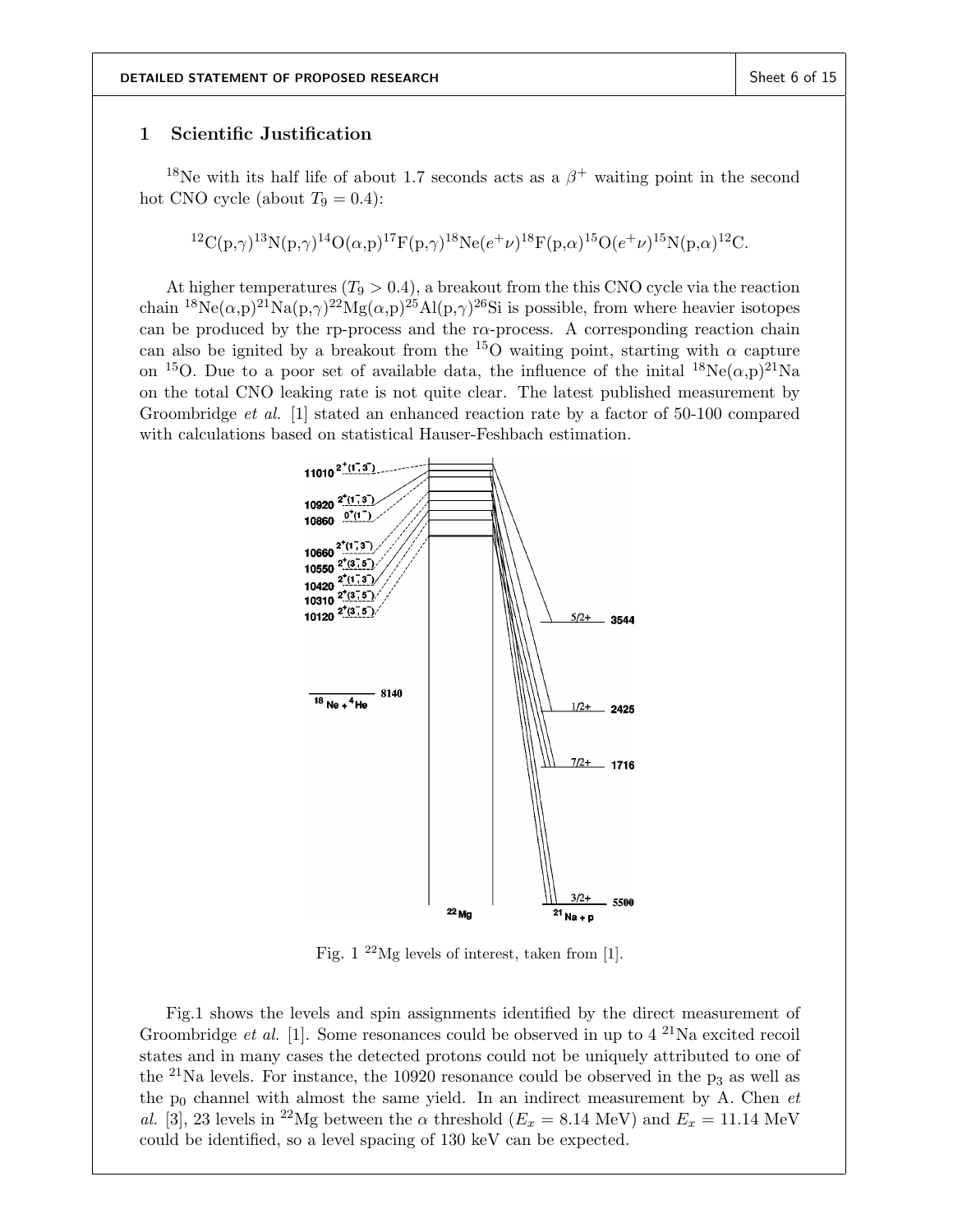Another ambiguity can be seen in the spin assignment. The angular range was too small to determine the spin, and the recommended  $2^+$  assigment for most of the levels is more a systematic guessing than a measurement. If the spins can not be assigned uniquely, the angular distribution of the protons is only known vaguely, and therefore, the detector efficiency has a large error.

Therefore, a more precise measurement of the resonance strengths and widths is necessary. Currently, no high intensities of  $^{18}$ Ne can be produced, so a direct measurement is impossible. However, this problem can be compensated by an indirect measurement at higher energies that are now available at TRIUMF. In the proposed measurement of <sup>18</sup>Ne(<sup>6</sup>Li,d)<sup>22</sup>Mg<sup>\*</sup> at ISAC II energies, many highly excited <sup>22</sup>Mg<sup>\*</sup> states become visible in the obtained deuteron spectra. From the angular distributions, the spin of the resonance can be derived. The  $\alpha$  width can be obtained from the overall normalization of the cross-section.

# 2 Description of the Experiment

## 2.1 Set-up

The aim of the experiment is the determination of the spectroscopic factors of an  $\alpha$ particle in excited  $(E_x < 12 \text{ MeV})^{22}$ Mg nuclei from which the  $\alpha$  widths of the different levels can be derived. Since the proton width for the  ${}^{18}Ne(\alpha,p){}^{21}Na$  reaction is large, the cross section is dominated by the  $\alpha$  width. Therefore, if the  $\alpha$  widths and spins can be determined, the resonance strengths  $\omega\gamma$  are also known and the reaction rate can be derived.

The experiment will be performed at the TUDA chamber mounted at the end of the ISAC II beamline. The target will be a 50  $\mu$ g/cm<sup>2 6</sup>LiF (0.2  $\mu$ m) layer on a carbon backing where the beam particle lose about 1 MeV. In this energy interval, the cross-section barely changes. The set-up is shown in fig.2.



Fig. 2 Proposed set-up with three LEDAs.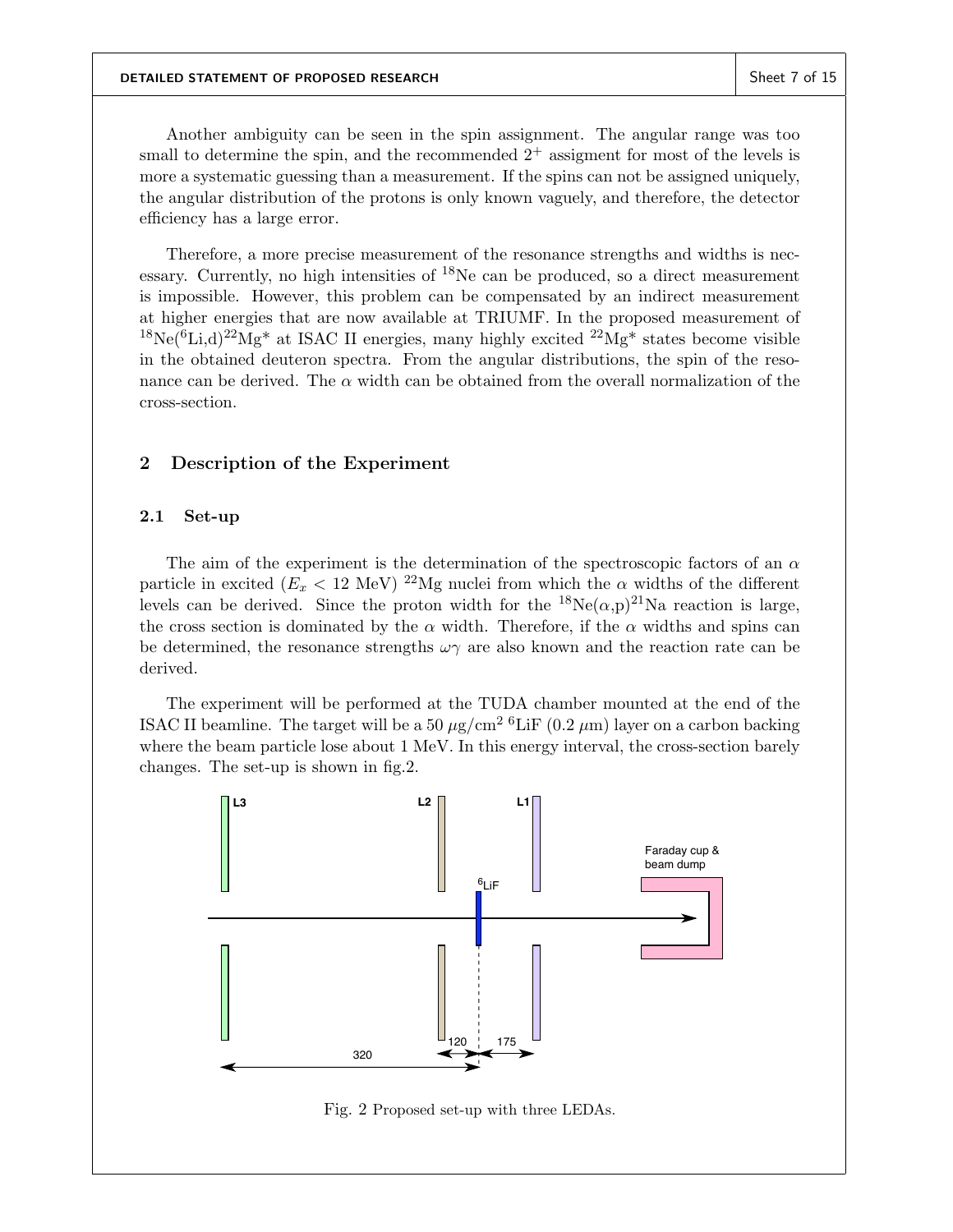One downstream (L1) and two upstream LEDAs cover angular ranges of  $16^{\circ}$  -  $36.5^{\circ}$ (L1),  $133° - 157°$  (L2), and  $158° - 171°$  (L3), respectively, divided by 16 angular steps each. The beam will be dumped in a Farady cup where the intensity can be montitored. The bunched beam also enables a TOF measurement.

There are about 30 other levels below the 10 MeV excitation energy leading to peaks at higher energies in the deuteron spectra. They all can be measured simultansously and provide additional information for other reactions like  ${}^{21}\text{Na}(p,\gamma)$ . The following calculations for a direct stripping reaction are important for an estimation of the angular range that needs to be covered and the expected cross-sections for the  $^{18}Ne(^{6}Li, d)^{22}Mg^{*}$  reaction.

## 2.2 Estimation of the cross-section and angular distribution



Fig. 3 Calculated angluar distribution in the c.m. system for different angular momentum transfers for the <sup>6</sup>Li(<sup>18</sup>Ne, d)<sup>22</sup>Mg<sup>\*</sup> reaction (normal kinematics) with  $E_{\rm x,22Mg} = 10.12$  MeV. *l* is equal to the spin of the resonance. The impact energy is 4.5 MeV/u. The shadowed regions inidicate the angular ranges covered by the three detectors as in the set-up proposed (see above).

The cross-section for a DWBA calculation is an incoherent sum of contributions from different angular momentum transfers, weighted by the spectroscopic factors.

$$
\sigma(E) \sim \sum_{lj} \frac{1}{2j+1} |S_{lj}|^2 \sigma_{lj}(E)
$$

Since <sup>18</sup>Ne and the  $\alpha$  particle both have spin zero and positive parity there is only one possible transferred orbital and total angular momentum  $(l \text{ and } j)$  which is equal to the spin J of the  $2^{2}Mg^{*}$  recoil. This greatly simplifies the situation as the spectroscopic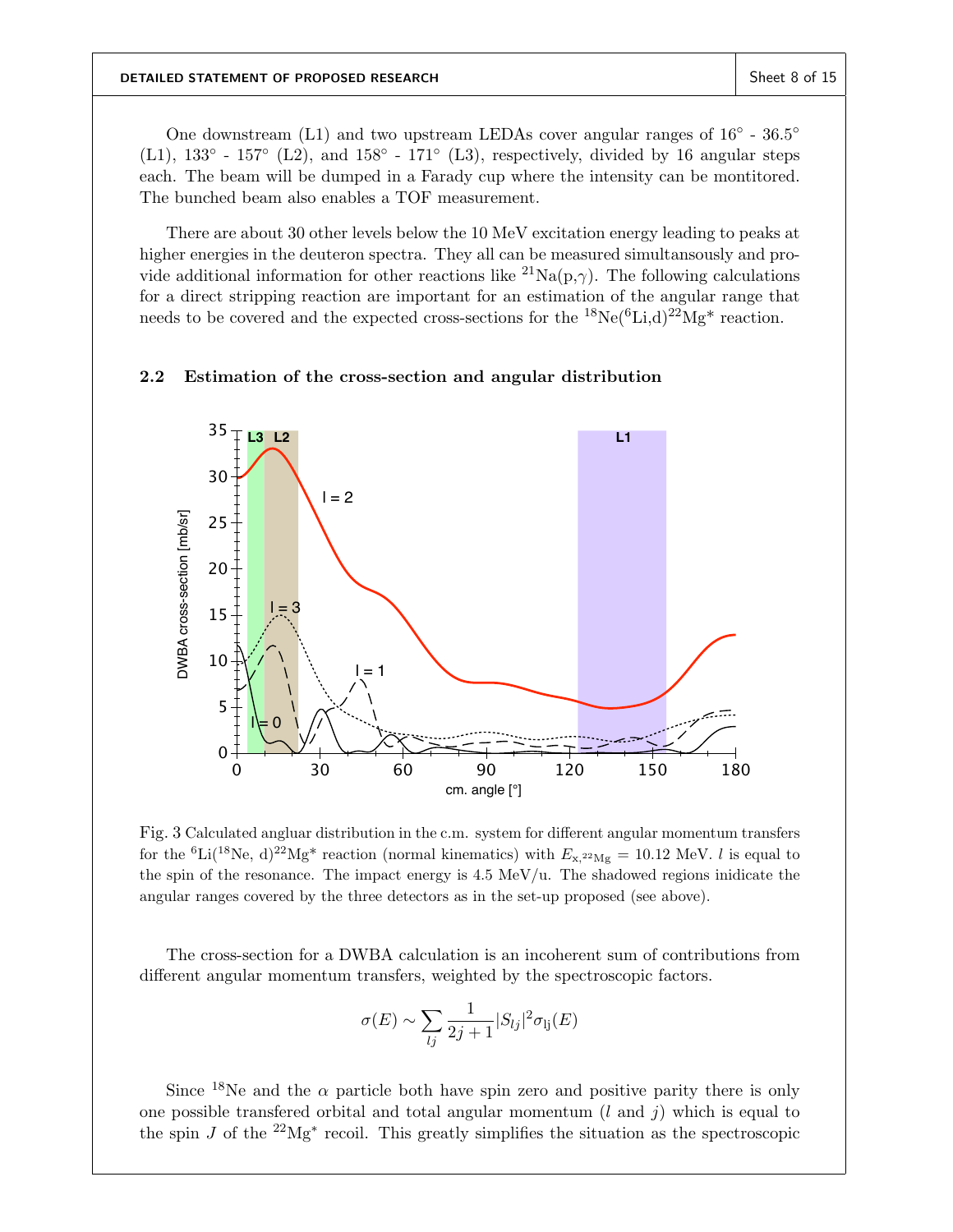factors can be assigned unambiguously and the angular distribution is a direct indicator of the spin of the excited  $^{22}Mg$  recoil.

The cross-section and angular distribution of a transfer reaction is also determined by the optical potential for all configurations. A Distorted Wave Born Approximation should provide sufficient accuracy for an estimation. Furthermore, the zero-range approximation for the  $\alpha+d = 6$ Li state is also well fulfilled which reduces the problem to finding an optical potential for the entrance channel, the exit channel, and for  $^{18}Ne + \alpha$  configuration.

Fig. 3 shows the angluar distribution for different spins of the  $^{22}Mg$  recoil excited to 10.12 MeV at an impact energy of  $E_{\rm lab} = 4.5$  MeV/u. The calculations have been performed with the code DWUCK4 [4], employing potentials from [5], [6], and [7] for  ${}^{6}$ Li+<sup>18</sup>Ne, d+<sup>22</sup>Mg, and  $\alpha$ +<sup>18</sup>Ne, respectively. Clearly, the  $l = 2$  transfer is the largest one, which is also the most likely spin assigment of all the states in this energy region found so far [1]. With a good angular resolution, remaining spin ambiguities can be probably resolved in the set-up proposed here.



Fig. 4 Excitation curves, calculated with DWBA zero-range.

A zero-range paramter of  $D_0^2 = 7.6 \times \text{fm}^2 \text{MeV}^3$  and a spectroscopic factor of 1 has been assumed in the calculations. The real spectroscopic factor can be estimated by comparing the  $\alpha$  widths measured by [1] (assuming a large proton width,  $\Gamma_p/\Gamma \approx 1$ ) with the one-particle  $\alpha$  width. The values are in the same order of magnitude, so we can expect spectroscopic factors between 0.1 and 1. However, nearly nothing is known about the strengths of the states in the astrophysically important region below  $E_x = 10$  MeV.

The excitation curve in Fig. 4 clearly shows two single particle resonances. However, strength and position sensitively depends on the optical potential used, so it would be useful to measure at different energies to determine the highest cross-section but also to reveal possible resonant contributions in the <sup>24</sup>Al compound nucleus. The  $d + {}^{22}Mg$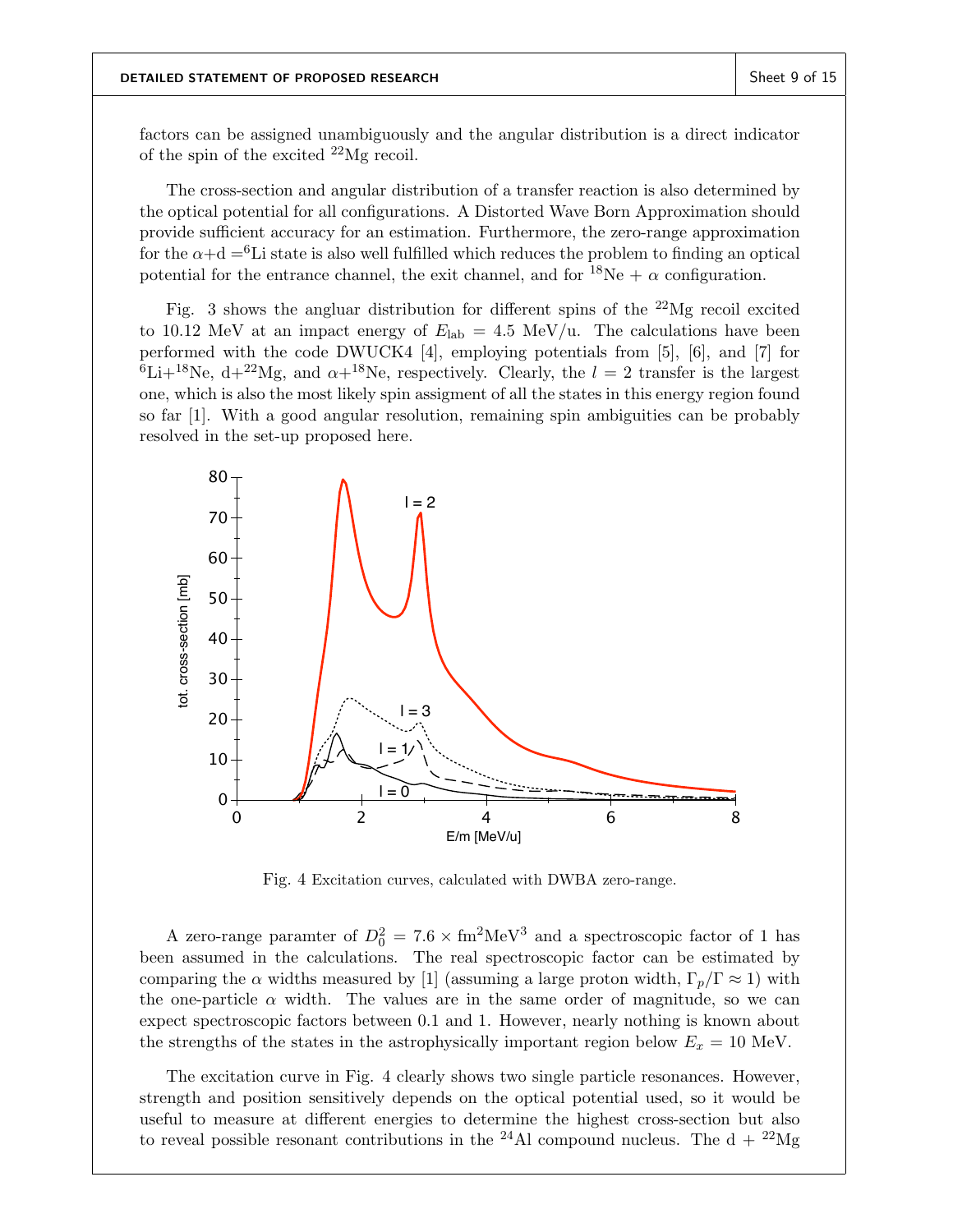

Fig. 5 DWBA cross-section for <sup>6</sup>Li on <sup>18</sup>Ne elastic scattering in the c.m. system (normal kinematics).

potential was derived from a global fit for all  $d+X$  potentials [6] and has been proved to be reliable in many other reactions. For the  $\alpha + {}^{18}Ne$  configuration, the potential is merely used to find a wave function of the bound or scattering state by variation of the potential depth, so the potential has not to be known exactly but there also exist good global fits [7]. For the  ${}^{6}Li + {}^{18}Ne$  potential, the situation is more difficult and it would be desirable to measure the potential by elastic scattering at the same energies.

Fortunately, the elastic scattering is a by-product of the reaction measurement and can be simultaneously determined by a detector placed in forward direction. Fig. 5 shows the elastic scattering cross-section in the c.m. system at  $4.5 \text{ MeV}/\text{u}$  and the angular regions covered by the detectors (see set-up above). The corresponding angular distributions in the lab. frame as well es the energies are shown in Fig. 6. The elastic cross-section exhibits characterisitc maxima and minima with a period of about 10◦ . The set-up can be extended by another forward detector to cover also the region around the first minimum. However, in the first place it serves only as a check of the optical potential for <sup>6</sup>Li and should be sufficient to fix the optical potential parameters.

Finally, the angular distribution of the reaction products and their energies are shown in fig.7. The flat end of the deuteron distribution is actually not flat but has a prominent peak (see fig.3) that is nearly balanced by kinematic effects. The excited  $^{22}Mg$  recoils immediately decay to <sup>21</sup>Na + p, again with different end states, depending on the <sup>21</sup>Ne excitation energy (see fig. 1). For the <sup>21</sup>Na ground state transition, the maximum angle is ≈ 60° for the protons and ≈ 20° for <sup>21</sup>Na. However, the energy of the protons is too high to stop them in the detector. At least, they produce a signal that can be detected in coincidence with <sup>21</sup>Na as well as the backwards emitted deuterons. A more detailed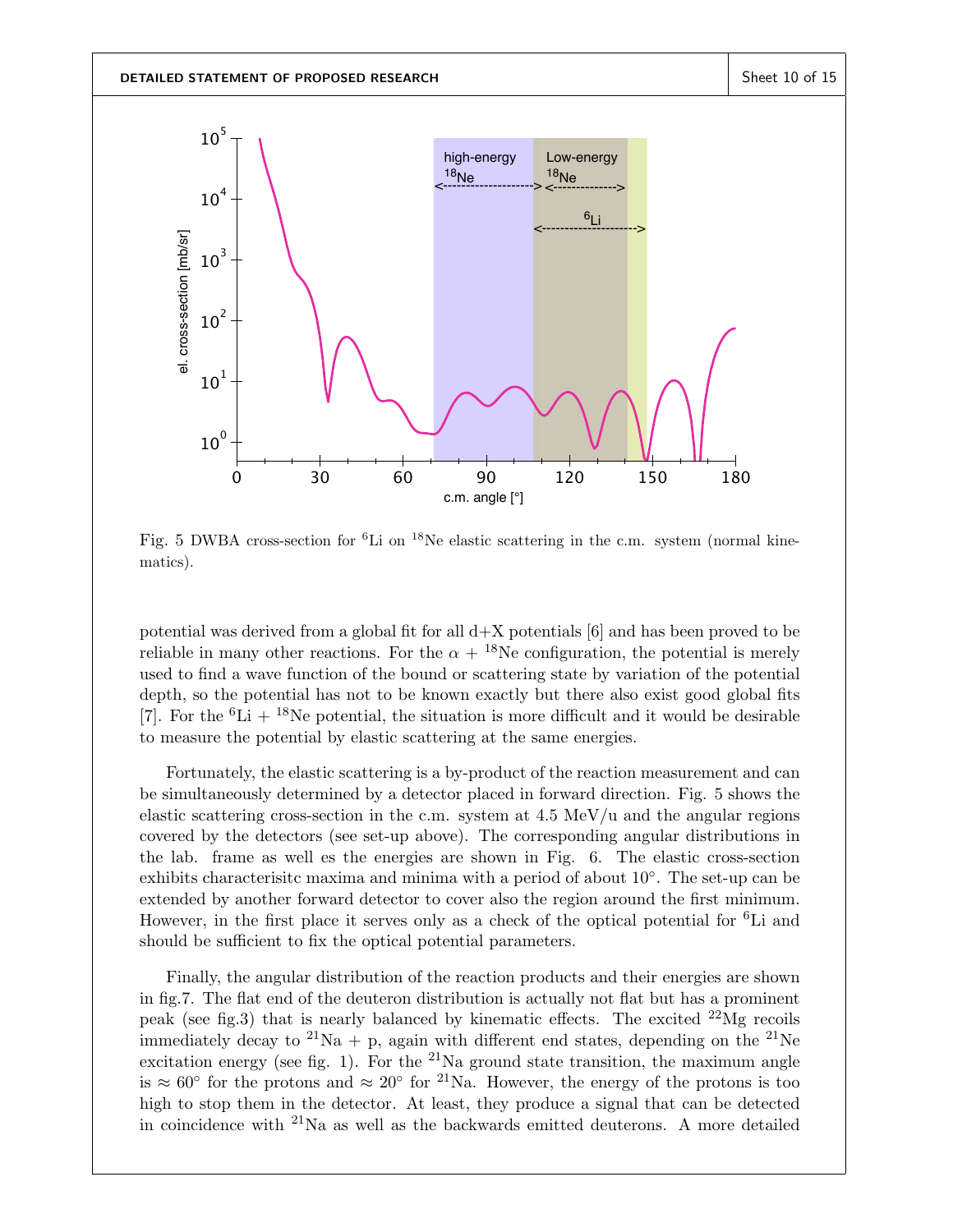kinematic analysis will show whether this can improve the efficiency of the set-up.

The high energy deuterons emitted in forward direction can not be stopped in the L1 detector either. However, they will not disturb the measurement of the elastically scattered <sup>6</sup>Li and <sup>18</sup>Ne since they lose only a few MeV. In backwards direction at L2 and L3, the energy is about 3 MeV and the expected level spacing is about 60 keV (130 keV in the c.m. system). Assuming a negligible energy straggling for the deuterons leaving the target, the levels can be still resolved in the spectrum.

The reaction cross-section for all detectors is about 10 mb/sr. Therefore, with  $5 \times 10^6$ <sup>18</sup>Ne beam particles per second and the target density given above, we can expect 4 deuterons / min / sr for each  $^{22}Mg$  level. Roughly estimated, the total solid angle of L1, L2, and L3 is 3 sr. Since we have 48 angles, we roughly expect 14 deuterons / hour / angle and 10% statistics is reached after 7 hours.

#### 2.3 Particle discrimination and other by-products

Elastically scattererd carbon, fluorine, and  $^{18}$ Ne (from scattering on C and F) can be energetically differentiated from elastically scattered  ${}^{6}$ Li and  ${}^{18}$ Ne (on  ${}^{6}$ Li) and/or by TOF measurement.

## 3 Experimental Equipment

The experiment needs the TUDA scattering chamber at ISAC II, TUDA II. LEDA detectors are available at Lothar Buchmann's group.

## 4 Readiness

TUDA II will be available 2006.

## 5 Beam Time required

As estimated, a 7-hour run is required for 10% statistical error at each angle. The cross-section will be presumably smaller since the calculations are based on a spectroscopic factor of 1. To be on a safe side and also to gain a statistical error better than 10%, 24 hours are proposed for each energy. Since we also want to scan an energy region between 1.7 and 4.5 MeV/u in order to find the two single particle resonances (see fig.4), we propose about 200 keV/u steps, resulting in 14 days or

# 28 12-hour shifts

It should be noted that an energy change is an additional help to gain more reliable data for the optical potentials involved. As mentioned previously, spectroscopic factors for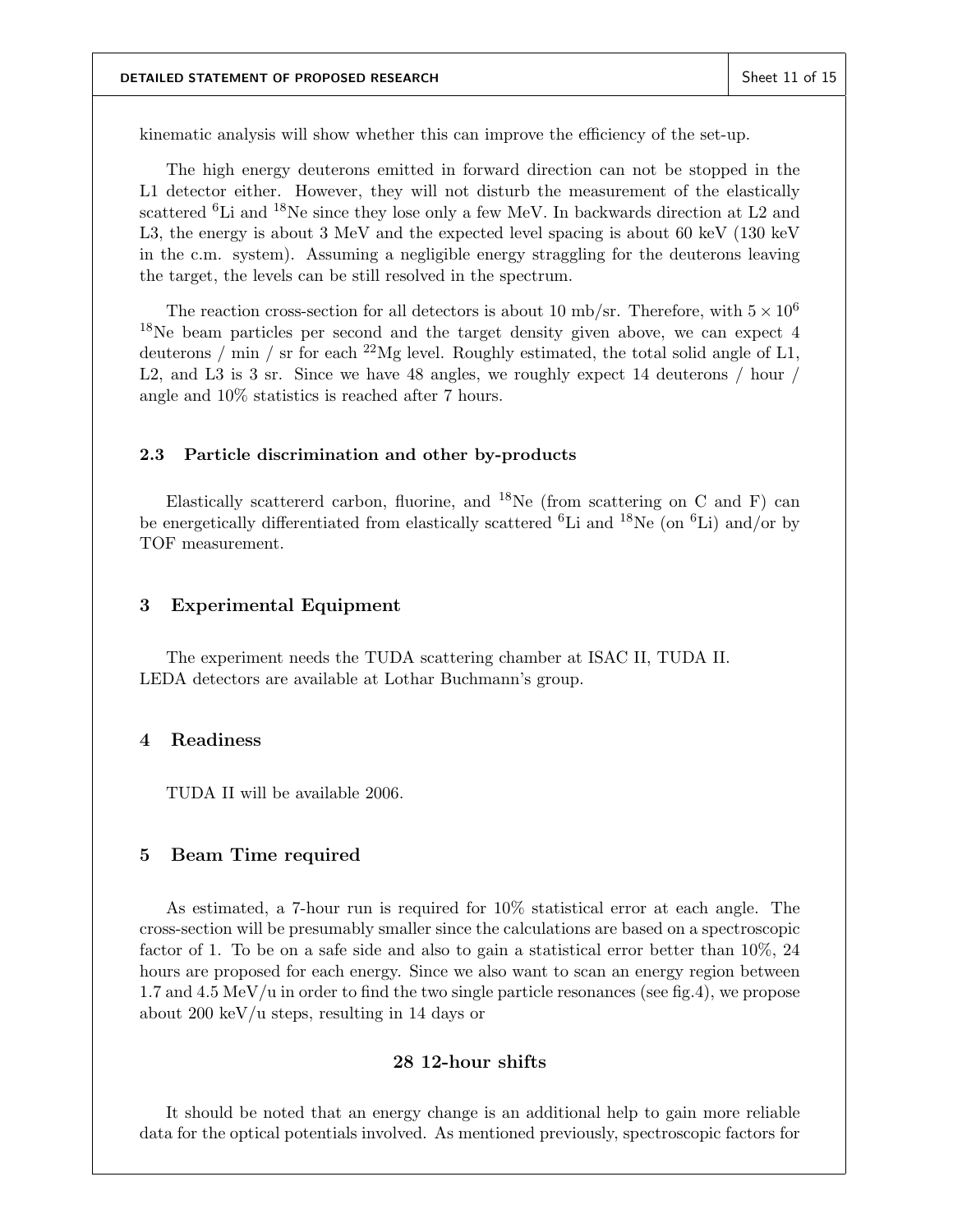the lower lying <sup>22</sup>Mg states close to the  $\alpha$  threshold have a large error or are completely unknown. Another uncertainty is the actual  $^{18}$ Ne intensity that can be delivered to TUDA II. If both, the intensity and the spectroscopic factors are low we just reduce the number of energies but still have good chance for a successful experiment.

# 6 Data Analysis

Only standard analysis tools are required. However, since the  $\alpha$  widths are derived by a comparision with model calculations, some theoretical study for a careful selection of the model parameters is needed.

# References

- 1. D. Groombridge, et al., Phys. Rev. C 66(2002)055802
- 2. W. Bradfield-Smith, et al., Phys. Rev. C 59(1999)3402
- 3. A. A. Chen, et al., Phys. Rev. C 63(2001)065807
- 4. P. D. Kunz, code DWUCK4, http://spot.colorado.edu/˜kunz
- 5. M. F. Vineyard, et al., Phys. Rev. C 30(1984)916
- 6. G. R. Satchler, Nuc. Phys. 85(1966)273
- 7. M. Nolte, et al., Phys. Rev. C 36(1987)1312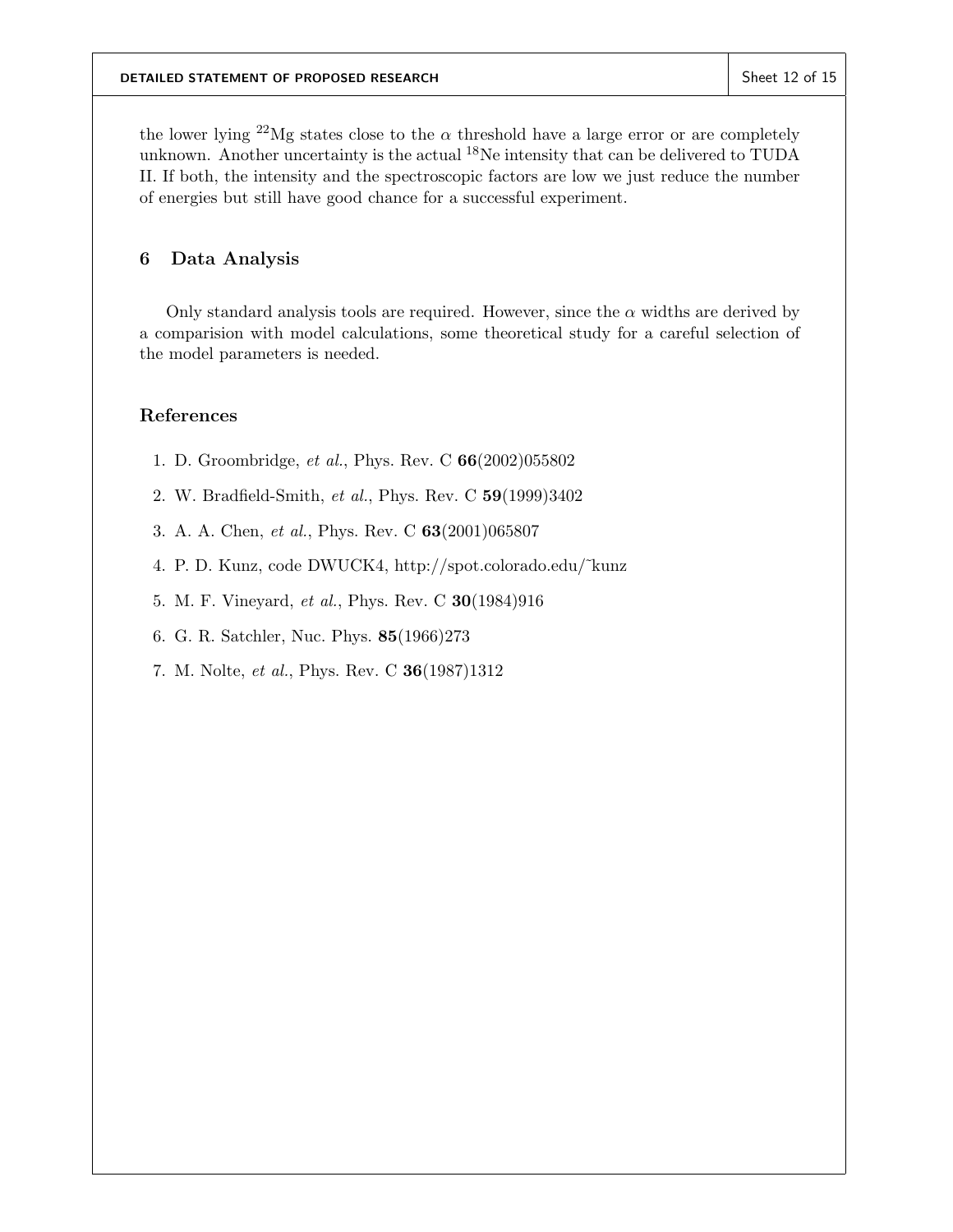

Fig. 6 Top: DWBA cross-section for <sup>18</sup>Ne on <sup>6</sup>Li elastic scattering at 4.5 MeV/u in the lab. system (inverse kinematics, compare with fig. 5). Bottom: Energies in the lab. system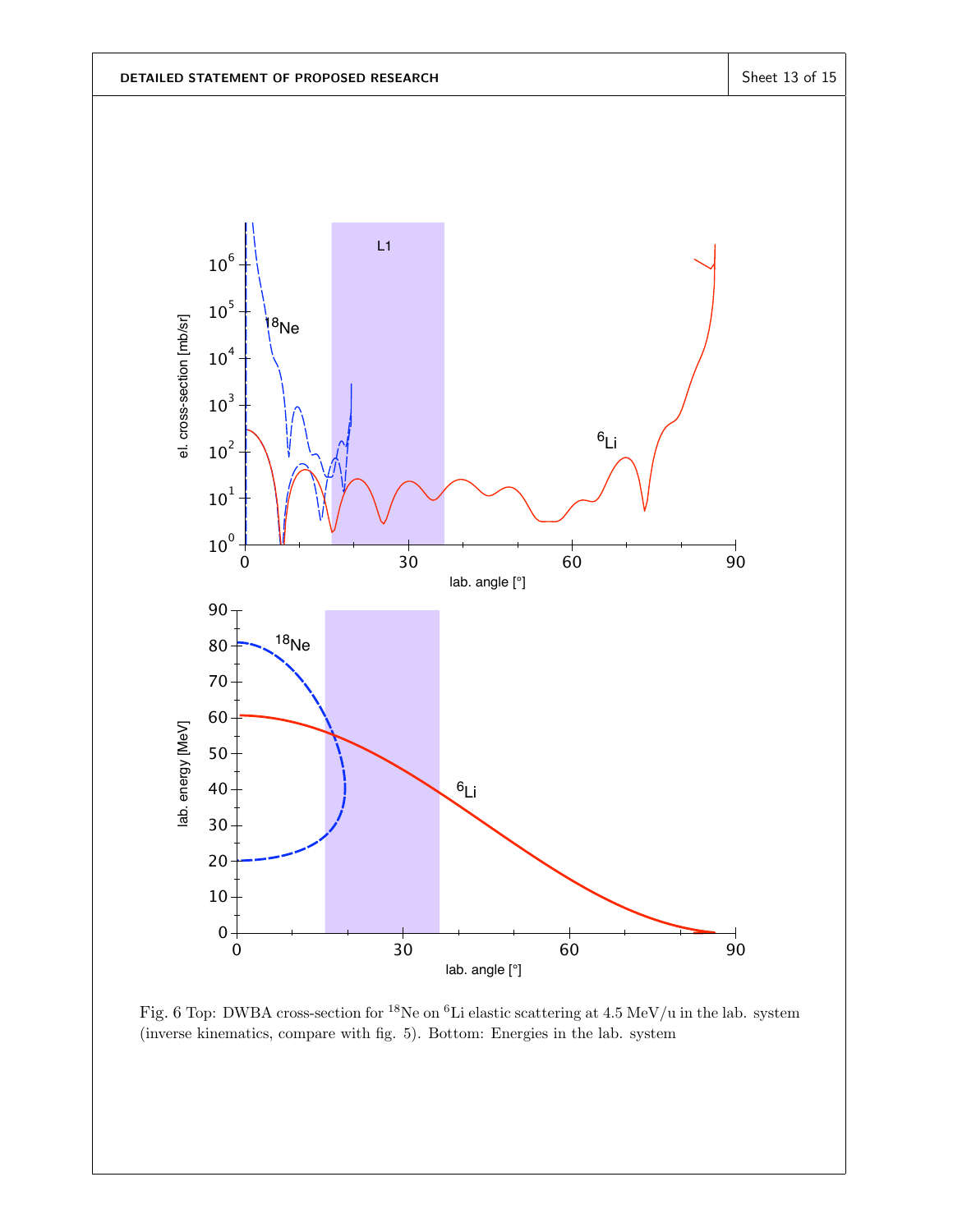

Fig. 7 Top: DWBA cross-section for the <sup>6</sup>Li(<sup>18</sup>Ne, d)<sup>22</sup>Mg<sup>\*</sup> reaction at 4.5 MeV/u in the lab. system (inverse kinematics, compare with fig. 3). Bottom: Energies in the lab. system. Note that the deuterons are actually backward-peaked but the distribution is strongly skewed by kinematics.